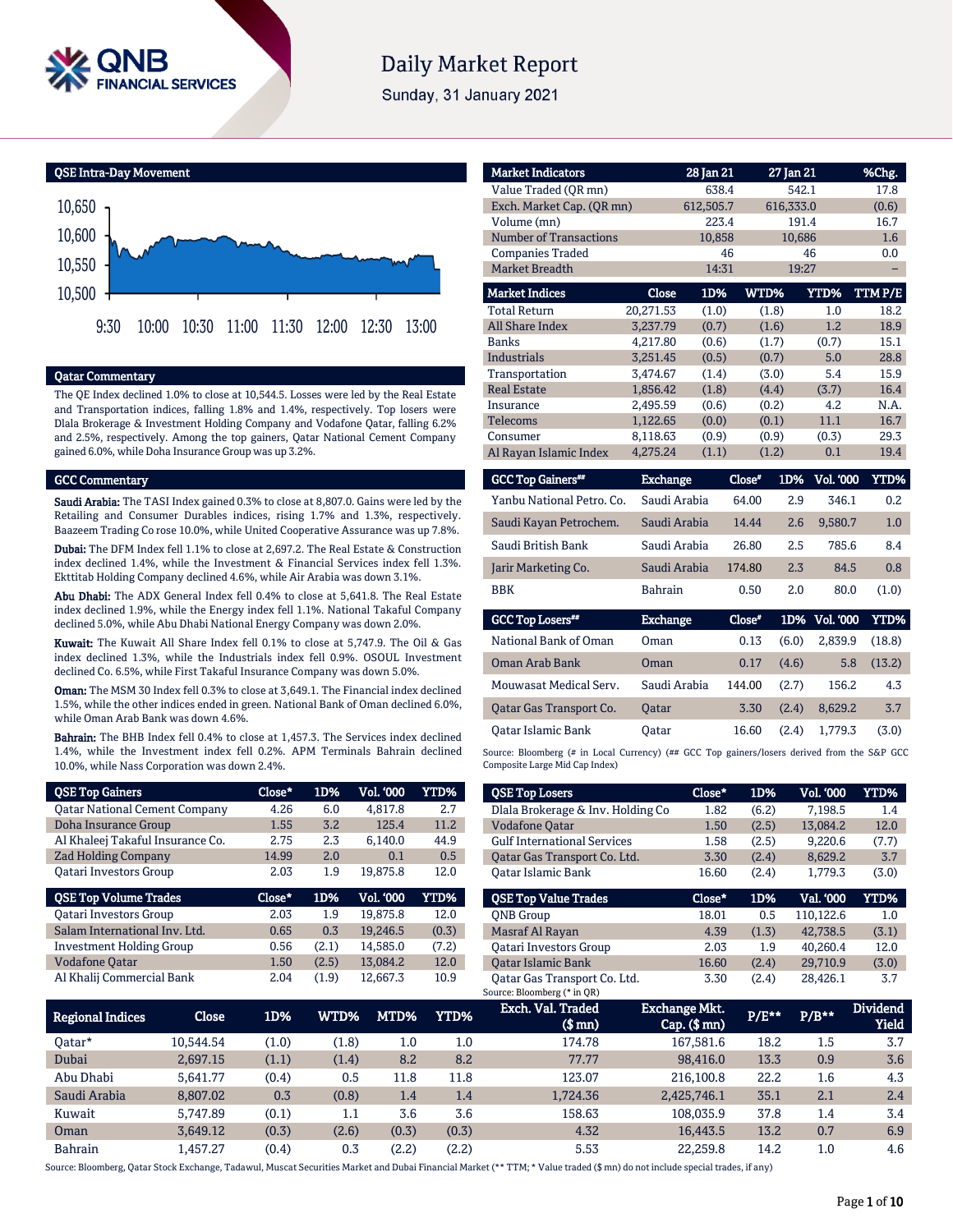# Qatar Market Commentary

- The QE Index declined 1.0% to close at 10,544.5. The Real Estate and Transportation indices led the losses. The index fell on the back of selling pressure from Qatari and Arab shareholders despite buying support from GCC and Foreign shareholders.
- Dlala Brokerage & Investment Holding Company and Vodafone Qatar were the top losers, falling 6.2% and 2.5%, respectively. Among the top gainers, Qatar National Cement Company gained 6.0%, while Doha Insurance Group was up 3.2%.
- Volume of shares traded on Thursday rose by 16.7% to 223.4mn from 191.4mn on Wednesday. Further, as compared to the 30-day moving average of 188.4mn, volume for the day was 18.6% higher. Qatari Investors Group and Salam International Investment Limited were the most active stocks, contributing 8.9% and 8.6% to the total volume, respectively.

| <b>Overall Activity</b>        | Buy %*   | Sell %* | Net (QR)         |
|--------------------------------|----------|---------|------------------|
| Oatari Individuals             | 39.16%   | 45.10%  | (37,960,846.7)   |
| <b>Oatari Institutions</b>     | 19.26%   | 15.89%  | 21,527,492.1     |
| Oatari                         | 58.42%   | 60.99%  | (16, 433, 354.5) |
| <b>GCC</b> Individuals         | 0.79%    | 0.78%   | 111,740.7        |
| <b>GCC</b> Institutions        | 3.31%    | 2.50%   | 5,146,210.2      |
| <b>GCC</b>                     | 4.10%    | 3.27%   | 5,257,950.9      |
| Arab Individuals               | 9.40%    | 10.31%  | (5,784,339.6)    |
| <b>Arab Institutions</b>       | $0.00\%$ | 1.47%   | (9,374,896.0)    |
| Arab                           | 9.40%    | 11.78%  | (15, 159, 235.7) |
| <b>Foreigners Individuals</b>  | 3.55%    | 3.86%   | (1,976,203.3)    |
| <b>Foreigners Institutions</b> | 24.53%   | 20.10%  | 28,310,842.6     |
| <b>Foreigners</b>              | 28.08%   | 23.96%  | 26,334,639.3     |

Source: Qatar Stock Exchange (\*as a % of traded value)

# Earnings Releases, Global Economic Data and Earnings Calendar

#### Earnings Releases

| Company                                      | Market       | Currencv   | Revenue (mn)<br>402020 | % Change<br>YoY | <b>Operating Profit</b><br>$(mn)$ 402020 | % Change<br>YoY          | Net Profit<br>$(mn)$ 402020 | % Change<br>YoY |
|----------------------------------------------|--------------|------------|------------------------|-----------------|------------------------------------------|--------------------------|-----------------------------|-----------------|
| National Shipping Company of<br>Saudi Arabia | Saudi Arabia | SR         | .268.1                 | $-34.6%$        | 141.8                                    | $-62.9%$                 | 77.5                        | -68.9%          |
| Dubai Insurance Co.*                         | Dubai        | <b>AED</b> | 919.5                  | $-5.3%$         | -                                        | $\overline{\phantom{0}}$ | 55.0                        | $-27.3%$        |
|                                              |              |            |                        |                 |                                          |                          |                             |                 |

Source: Company data, DFM, ADX, MSM, TASI, BHB. (\*Financial for FY2020)

### Global Economic Data

| <b>Date</b> | Market    | <b>Source</b>                            | Indicator                        | Period     | Actual           | <b>Consensus</b>         | <b>Previous</b>  |
|-------------|-----------|------------------------------------------|----------------------------------|------------|------------------|--------------------------|------------------|
| 01/28       | <b>US</b> | Department of Labor                      | <b>Initial Jobless Claims</b>    | $23$ -Jan  | 847 <sub>k</sub> | 875k                     | 914 <sub>k</sub> |
| 01/28       | <b>US</b> | Department of Labor                      | <b>Continuing Claims</b>         | $16$ -Jan  | 4,771k           | 5,088k                   | 4,974k           |
| 01/28       | US        | <b>Bureau of Economic Analysis</b>       | GDP Annualized OoO               | 40 A       | 4.0%             | 4.2%                     | 33.4%            |
| 01/28       | <b>EU</b> | <b>European Commission</b>               | <b>Consumer Confidence</b>       | Jan        | $-15.5$          | $-$                      | $-15.5$          |
| 01/29       | EU        | European Central Bank                    | M3 Money Supply YoY              | Dec        | 12.3%            | 11.0%                    | 11.0%            |
| 01/28       | Germany   | <b>German Federal Statistical Office</b> | <b>CPI MoM</b>                   | Jan        | 0.8%             | 0.4%                     | 0.5%             |
| 01/28       | Germany   | German Federal Statistical Office        | <b>CPI YoY</b>                   | Jan        | 1.0%             | 0.7%                     | $-0.3%$          |
| 01/29       | France    | <b>INSEE National Statistics Office</b>  | GDP OoO                          | 402020     | $-1.3%$          | $-4.0%$                  | 18.5%            |
| 01/29       | France    | <b>INSEE National Statistics Office</b>  | <b>GDP YoY</b>                   | 402020     | $-5.0\%$         | $-7.6\%$                 | $-3.9%$          |
| 01/29       | France    | <b>INSEE National Statistics Office</b>  | PPI MoM                          | Dec.       | 0.8%             | $-$                      | 1.7%             |
| 01/29       | France    | <b>INSEE National Statistics Office</b>  | PPI YoY                          | Dec        | $-1.2%$          | $\overline{\phantom{0}}$ | $-1.8%$          |
| 01/29       | Japan     | Ministry of Economy Trade and Industry   | <b>Industrial Production MoM</b> | <b>Dec</b> | $-1.6%$          | $-1.5%$                  | $-0.5%$          |
| 01/29       | Japan     | Ministry of Economy Trade and Industry   | <b>Industrial Production YoY</b> | Dec        | $-3.2%$          | $-3.1%$                  | $-3.9%$          |
| 01/29       | Japan     | <b>Economic and Social Research I</b>    | <b>Consumer Confidence Index</b> | Jan        | 29.6             | 29.0                     | 31.8             |
| 01/29       | India     | Central Statistics Office India          | <b>GDP Annual Estimate YoY</b>   | 2020       | 4.0%             | -                        | 6.5%             |

Source: Bloomberg (s.a. = seasonally adjusted; n.s.a. = non-seasonally adjusted; w.d.a. = working day adjusted)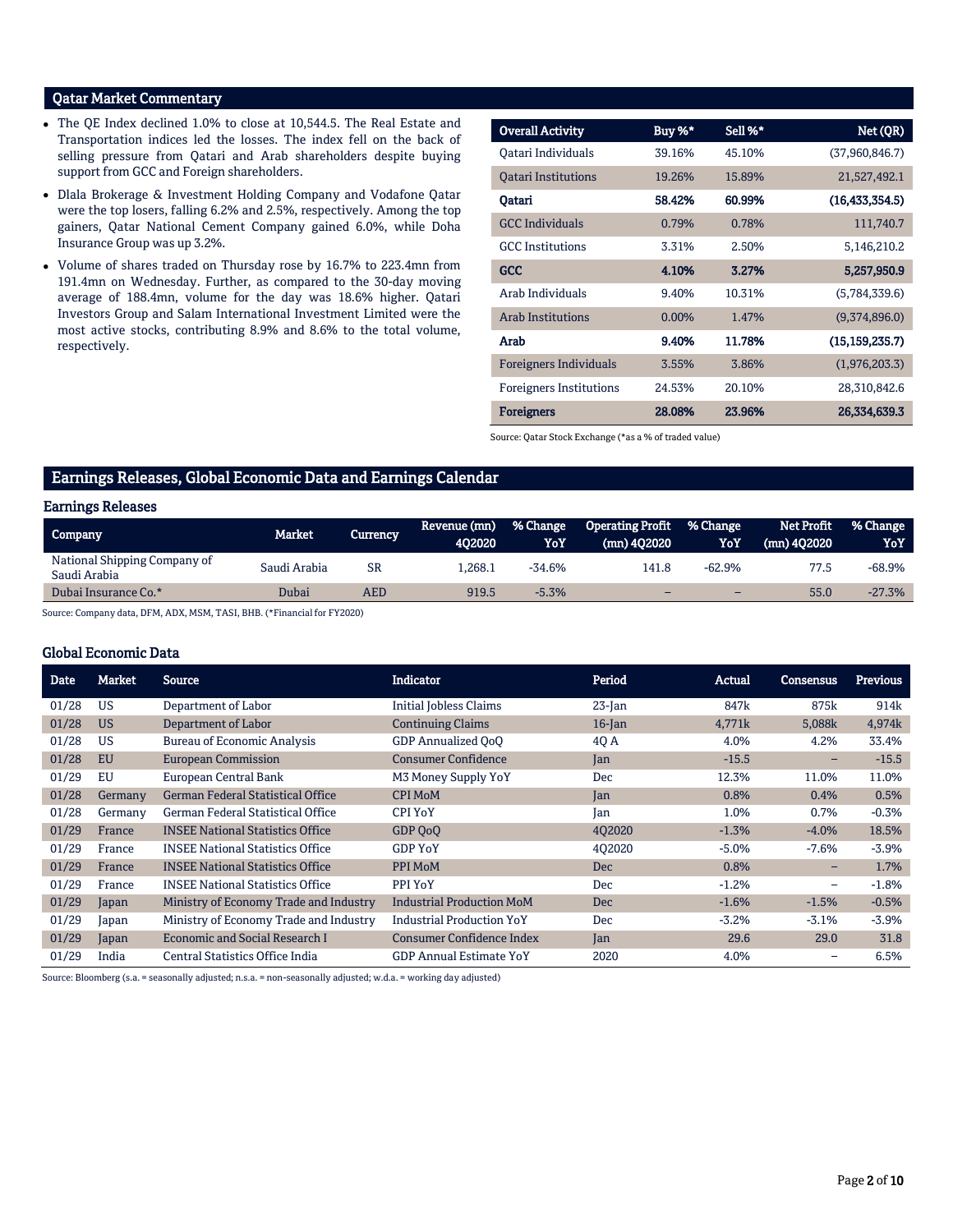| <b>Earnings Calendar</b> |                                                      |                                  |                       |               |
|--------------------------|------------------------------------------------------|----------------------------------|-----------------------|---------------|
| <b>Tickers</b>           | <b>Company Name</b>                                  | Date of reporting 4Q2020 results | No. of days remaining | <b>Status</b> |
| QIGD                     | <b>Qatari Investors Group</b>                        | $1-Feb-21$                       |                       | Due           |
| <b>VFQS</b>              | <b>Vodafone Qatar</b>                                | $2-Feb-21$                       | $\overline{2}$        | Due           |
| <b>UDCD</b>              | United Development Company                           | 3-Feb-21                         | 3                     | Due           |
| QAMC                     | <b>Qatar Aluminum Manufacturing Company</b>          | $4$ -Feb-21                      | $\overline{4}$        | Due           |
| <b>OGTS</b>              | <b>Qatar Gas Transport Company Limited (Nakilat)</b> | 7-Feb-21                         | 7                     | Due           |
| <b>BRES</b>              | <b>Barwa Real Estate Company</b>                     | 8-Feb-21                         | 8                     | Due           |
| QCFS                     | Qatar Cinema & Film Distribution Company             | 8-Feb-21                         | 8                     | Due           |
| IQCD                     | <b>Industries Qatar</b>                              | 8-Feb-21                         | 8                     | Due           |
| <b>DHBK</b>              | Doha Bank                                            | 8-Feb-21                         | 8                     | Due           |
| QATI                     | <b>Qatar Insurance Company</b>                       | 14-Feb-21                        | 14                    | Due           |
| QEWS                     | Qatar Electricity & Water Company                    | 14-Feb-21                        | 14                    | Due           |
| <b>ORDS</b>              | Ooredoo                                              | 14-Feb-21                        | 14                    | Due           |
| QIMD                     | <b>Qatar Industrial Manufacturing Company</b>        | 14-Feb-21                        | 14                    | Due           |
| <b>GISS</b>              | <b>Gulf International Services</b>                   | 18-Feb-21                        | 18                    | Due           |
| <b>DOHI</b>              | Doha Insurance Group                                 | 22-Feb-21                        | 22                    | Due           |
| <b>MPHC</b>              | Mesaieed Petrochemical Holding Company               | 23-Feb-21                        | 23                    | Due           |
| <b>MERS</b>              | Al Meera Consumer Goods Company                      | 23-Feb-21                        | 23                    | Due           |

Source: QSE

# News

#### Qatar

- NLCS posts 52.6% YoY decrease but 450.5% QoQ increase in net profit in 4Q2020 – Alijarah Holding's (NLCS) net profit declined 52.6% YoY (but rose 450.5% on QoQ basis) to QR5.4mn in 4Q2020.The company's Total Revenues and Income came in at QR20.5mn in 4Q2020, which represents an increase of 72.2% YoY. However, on QoQ basis Total Revenues and Income fell 37.9%. In FY2020 NLCS recorded net profit of QR12.9mn as compared to QR24.2mn in FY2019. EPS amounted to QR0.026 in FY2020 as compared to QR0.049 in FY2019. NLCS' board of directors has proposed cash dividend distribution to shareholders of QR0.025 per share. (QSE)
- NLCS to hold its AGM on February 16 Alijarah Holding (NLCS) announced that the General Assembly Meeting (AGM) will be held on February 16, 2021. In case of not completing the legal quorum, the second meeting will be held on February 23, 2021. The agenda includes  $-$  (1) Hearing the statement of His Excellency the Chairman and the report of the Board of Directors on the Company's activities, financial position for the year ended 31 December 2020, (2) Hearing the report of the Shari'ah Panel on the Company's activities for the year ended 31 December 2020, (3) Hearing and approving the report of the External Auditors on the Company's Financial Statements for the year ended December 31, 2020, (4) Discussing and approving the balance sheet and profit and loss for the year ended December 31, 2020, (5) Approving the proposal of the Board of Directors to distribute to the shareholders cash dividends from the legal reserve at the rate of 2.5% of the nominal share value, i.e. QR 0.025 for each share, (6) Absolving the members of the Board of Directors for the financial year ended December 31, 2020, (7) Discussing and approving the Corporate's Governance Report for 2020, (8) Appointing an External Auditor for the Company for the year 2021 and fixing their fees, (9) Board Elections (2021-2023). (QSE)
- DOHI board meets on February 22 to discuss the financial statements – Doha Insurance Group (DOHI) announced that its board of directors will meet on February 22, 2021 to discuss financial statements ended December 31, 2020 and dividends distribution. (OSE)
- QATI's board of directors to meet on February 14 Qatar Insurance Company (QATI) has announced that its board of directors will be holding a meeting on February 14, 2021 to discuss – (1) The company's performance, the financial information at the end of 2020, (2) The auditor's report, and (3) The recommendation of the dividend distribution to be approved by the AGM. Invitation for the above meeting will be sent to the board members on January 28, 2021 (QSE)
- $\bullet$  If COVID cases increase, more restrictions may be enforced If the number of COVID-19 cases and hospital admissions continue to increase in Qatar over the coming week or two, additional restrictions may need to be implemented and the country will return to some of the early restriction phases, a senior official cautioned on Thursday. The recent gradual and consistent increase in the number of new daily COVID-19 infections in Qatar appear to be the early signs of a potential second wave, Dr Abdullatif al-Khal told a news conference on Qatar TV while announcing a significant milestone in administering the 50,000th dose of Pfizer/BioNTech vaccine in the country. "The data over the next few days and week will tell us more," observed the chair of the National Strategic Group on COVID-19 and head of the Infectious Diseases Division at Hamad Medical Corp. Across the world many countries are now experiencing second or third waves of COVID-19, which are stronger than the first waves that happened during 2020, he pointed out. "Additionally, and of great concern, is the recent increase in both the number of people with COVID-19 in hospital and the number of people in ICU," Dr al-Khal stressed while urging it is more important than ever that people adhere to the precautionary measures to cut off the second wave before it gains momentum. (Gulf-Times.com)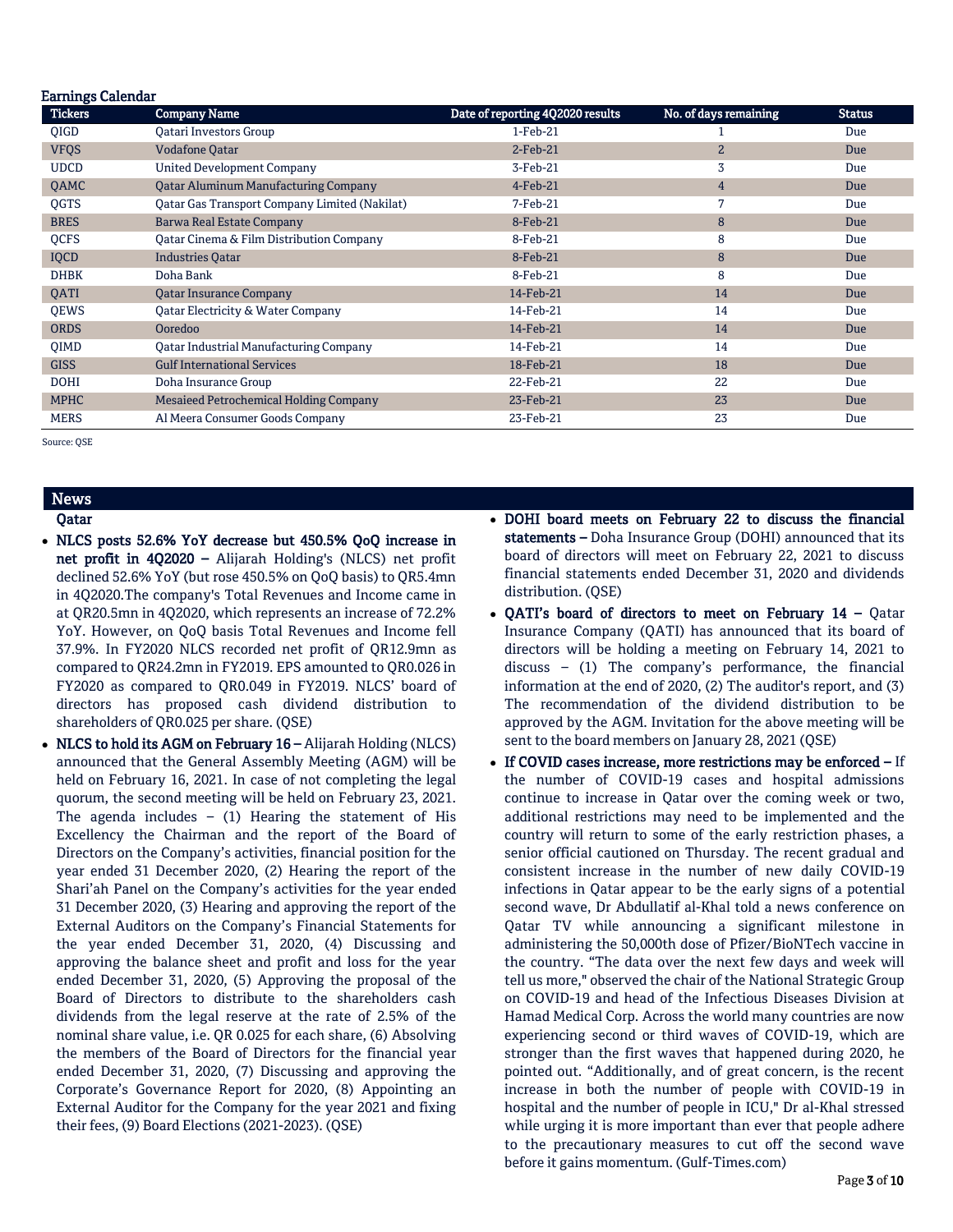- CBQK commits to Turkey for 'long haul' The Commercial Bank (CBQK) is committed to its business in Turkey for "the long haul" as it looks to build its operations there, according to the top executive at the lender. "We are focusing on building it and improving the return on equity," group CEO Joseph Abraham said in a Bloomberg TV interview. CBQK has spent the last few years turning the business around, with its non-performing loans better than the market's average, he said. CBQK, Qatar's third-largest lender by assets, took full ownership of Alternatifbank AS in 2016 and undertook several rounds of capital increases since then to support the Turkish unit's growth plans. Turkish banks may face an increase in NPLs after extending more credit to keep the economy afloat through currency volatility and lockdown restrictions aimed at slowing the spread of COVID-19. The damage from the pandemic is forcing banks to increase provisioning as they also comply with a regulatory cap on fees and commissions. The outlook for the industry is shifting, however, following a change in policy making last November. "Turkey had some policy volatility last year," Abraham said. "Now we've seen more reversion to an orthodox policy, which is welcomed by the market and it will also be positive for the banking sector." Alternatifbank is Turkey's 18th-largest bank, with 49 branches mostly in big cities. With the Gulf rift ending, Fitch Ratings predicts Qatari banks could benefit from greater inflows. (Gulf-Times.com)
- Qatar Petroleum sees LNG bunkering a promising solution for shipping industry  $-$  Qatar Petroleum (QP) is actively pursuing to replace its existing bunker fuel for ships with LNG in a phased manner, which will significantly reduce QP's total shipping emissions in the LNG value chain by around 28%. Once the fleet is converted to LNG, the total CO2 reduction through this initiative will amount to approximately 1.9mn tons of CO2 equivalent per year, QP said in its Sustainability Report. With a growing population, the demand for transport is anticipated to expand. More emissions also cause poor air quality, causing adverse effects on the environment and human health. Meeting the increasing demand for transport while reducing emissions will only be achieved with a variety of solutions and technologies, such as lower-emissions liquid fuels, biofuels, and natural gas. "More than ever, we are committed to decarbonize the transport sector by shipping LNG to destinations in a cost-effective, efficient and environmentally friendly way," QP said. (Gulf-Times.com)
- First delivery of Moderna vaccines in next 10 days Qatar expects to receive the first delivery of Moderna vaccines in the next 10 days, announced Director of Health Protection and Communicable Disease Control at the Public Health Department and Co-Chair of the National Pandemic Preparation Committee, Dr Hamad Al-Romaihi. "While this will be a very limited quantity, it is an encouraging development and we can expect regular, larger deliveries of both Moderna and Pfizer/BioNTech vaccines to arrive from early March," he told a news conference on Qatar TV. Qatar's COVID-19 vaccination campaign - the biggest of its kind ever to be delivered in the country, is made up of four phases throughout 2021, the official pointed out. Qatar has signed agreements with Pfizer/BioNTech and Moderna for COVID-19 vaccines. (Gulf-Times.com)

• Qatari real estate brokers of new batch obtain license  $- A$  new batch of licensed Qatari real estate brokers took the legal oath before the Real Estate Brokers Affairs Committee at the Ministry of Justice. The batch consisted of 13 brokers, taking the number of licensed brokers since the new law entered into force to 100. The licensing of this batch comes within the framework of the implementation procedures of the provisions of the law, and pushing the real estate brokerage business towards an organized legal environment to keep pace with the economic and urban renaissance witnessed by the country. (Qatar Tribune)

# International

- S&P: Global debt issuance to dip to \$8tn in 2021 The amount of debt issued by governments and companies around the world is expected to dip to \$8tn this year, credit rating firm S&P Global has estimated. The amount would be down roughly 3% from 2020's record high when countries and companies borrowed heavily to plug the holes the coronavirus left in their finances, but it would still be nearly 15% higher than pre-COVID levels. "Despite a likely decline, supporting factors for issuance in the year ahead include still-favorable financing conditions," S&P said in a report, "anchored by increasing amounts of sovereign debt with negative yields, and a rejuvenated merger and acquisition pipeline for corporations." (Reuters)
- COVID-19 savages US economy, 2020 performance worst in 74 years – The US economy contracted at its deepest pace since World War Two in 2020 as the COVID-19 pandemic depressed consumer spending and business investment, pushing millions of Americans out of work and into poverty. Though a recovery is underway, momentum slowed significantly as the year wound down amid a resurgence in coronavirus infections and exhaustion of nearly \$3tn in relief money from the government. The moderation is likely to persist at least through the first three months of 2021. The economy's prospects hinge on the distribution of vaccines to fight the virus. President Joe Biden has unveiled a recovery plan worth \$1.9tn, but some lawmakers have balked at the price tag soon after the government provided nearly \$900bn in additional stimulus in late December. White House economic advisor Brian Deese said the report from the Commerce Department on Thursday underscored the urgency for Congress to pass Biden's plan, warning that the cost of doing nothing was too high. "Without swift action, we risk a continued economic crisis that will make it harder for Americans to return to work and get back on their feet," said Deese. GDP decreased 3.5% in 2020, the biggest drop since 1946. That followed 2.2% growth in 2019 and was the first annual decline in GDP since the 2007-09 Great Recession. (Reuters)
- US consumer spending decreases further; inflation creeping up – US consumer spending fell for a second straight month in December amid renewed business restrictions to slow the spread of COVID-19 and a temporary expiration of governmentfunded benefits for millions of unemployed Americans. The report from the Commerce Department on Friday also showed inflation steadily rising last month. Expectations that inflation would perk up this year were supported by other data showing a solid increase in labor costs in the fourth quarter. But a rise above the Federal Reserve's 2% target, a flexible average, is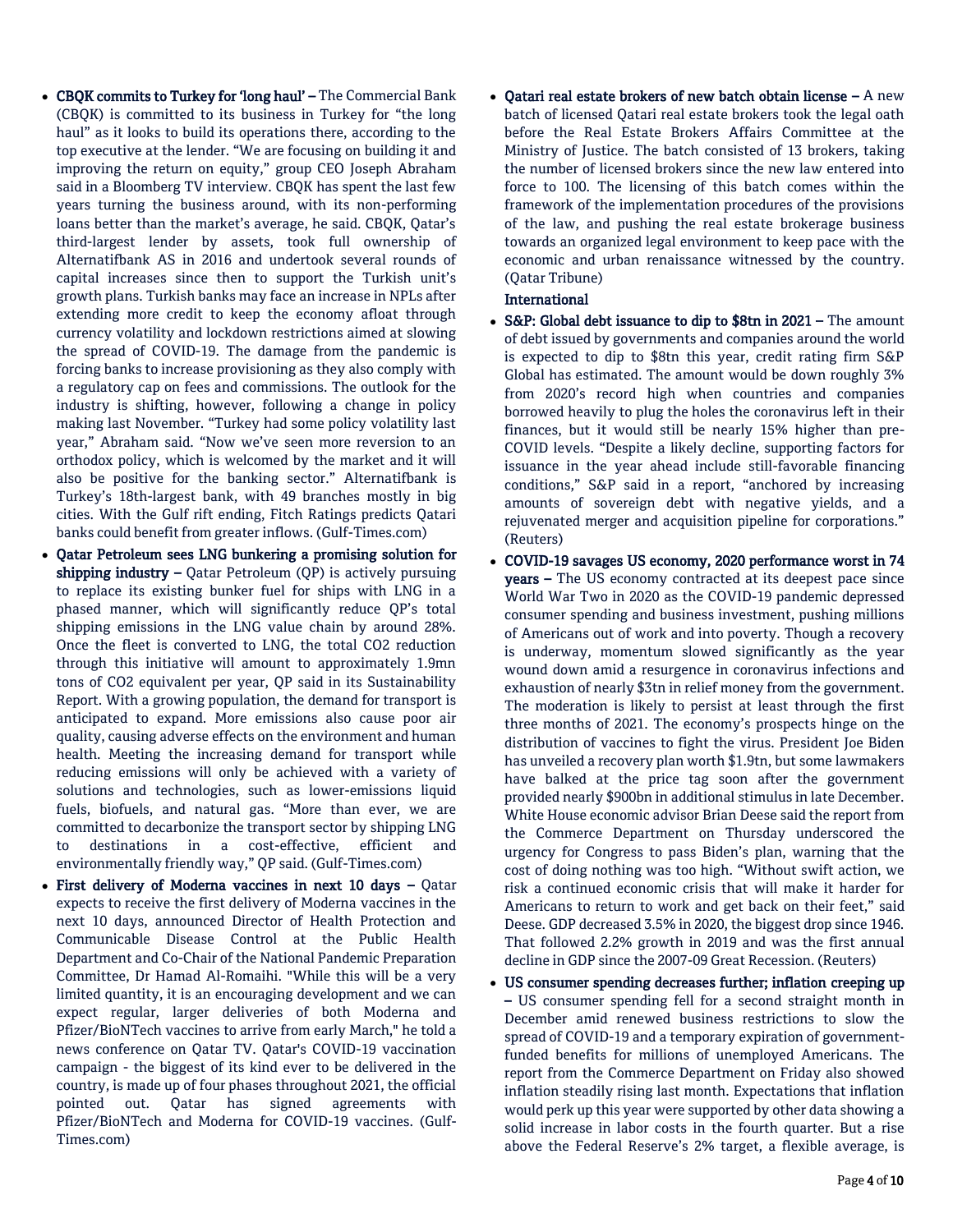unlikely to worry policymakers. The US central bank is expected to maintain its ultra-easy monetary policy stance for a while as the economy battles the pandemic. Excess capacity remains throughout the economy, which could limit companies' ability to raise prices. Consumer spending, which accounts for more than two-thirds of US economic activity, slipped 0.2% last month as outlays at restaurants declined. Spending at hospitals also fell, likely as patients stayed away in fear of contracting the coronavirus. Households also cut back spending on recreation. Consumer spending tumbled 0.7% in November. Economists polled by Reuters had forecast spending would fall 0.4% in December. When adjusted for inflation, consumer spending decreased 0.6% last month after dropping 0.7% in November. That likely sets a lower base for consumer spending in the first quarter. (Reuters)

- US pending home sales drop for fourth straight month Contracts to buy US previously owned homes decreased for a fourth straight month in December, weighed down by a shortage of houses available for sale, which is driving up prices. The National Association of Realtors (NAR) said on Friday its Pending Home Sales Index, based on contracts signed last month, slipped 0.3% last month to 125.5. Economists polled by Reuters had forecast pending home contracts, which become sales after a month or two, would dip 0.1% in December. Compared with a year ago, pending home sales jumped 21.4% in December. Existing home sales hit a 14-year high in 2020. The housing market is being supported by cheaper mortgages and an exodus from city centers to suburbs and other low-density areas as companies allow employees to work from home and schools shift to online classes because of the coronavirus pandemic. About 23.7% of the labor force is working from home. Lower-wage earners in the services sector have borne the brunt of the COVID-19 crisis. The 30-year fixed mortgage rate is around 2.73%, according to data from mortgage finance agency Freddie Mac. But housing supply remains a challenge, amid expensive lumber as well as land and labor shortages. This is boosting home prices. Pending home sales dropped 3.6% in the Midwest. They increased 3.1% in the Northeast and gained 0.1% in the South. Contracts were unchanged in the West. (Reuters)
- US labor costs rise solidly in the fourth quarter US labor costs increased more than expected in the fourth quarter amid a jump in wages, supporting views that inflation could accelerate this year. The Employment Cost Index, the broadest measure of labor costs, rose 0.7% last quarter after advancing 0.5% in the third quarter. That lifted the year-on-year rate of increase to 2.5% from 2.4% in the third quarter. The ECI is widely viewed by policymakers and economists as one of the better measures of labor market slack and a predictor of core inflation as it adjusts for composition and job quality changes. Economists polled by Reuters had forecast the ECI climbing 0.5% in the fourth quarter. Wages and salaries increased 0.9% after gaining 0.4% in the third quarter. They were up 2.6% year-on-year. The private sector accounted for the surge in wages and salaries. Benefits rose 0.6%, matching the third quarter's increase. (Reuters)
- US and China may meet at Singapore's 'Davos', WEF says US President Joe Biden's new administration may hold meetings

with Chinese counterparts at a World Economic Forum meeting in Singapore in May, the organization's president said on Friday. Borge Brende was speaking in a virtual dialogue with Singapore's prime minister, who called for a reset of the relationship between the two superpowers. "Singapore has had very close ties with the US but also worked very well with China," Brende said. "The special annual meeting could be a place where you could see the new Biden administration and China meet." The meeting has been moved from its usual home in the Swiss town of Davos, from where it takes its informal name, to Singapore over concerns about COVID-19 in Europe. Beijing has been pushing for greater global influence in a challenge to traditional U.S. leadership. Relations between the two nations soured under former US President Donald Trump's administration over trade tariffs and Trump's criticism of China's handling of the coronavirus pandemic. Neither China or the US have said whether they will send officials to the meeting due to be held from May 25-28, over which there remains uncertainty given the pandemic still raging across many parts of the world. (Reuters)

- Eurozone economies' plucky fourth-quarter belies troubled growth outlook – Growth in Germany and Spain and a smallerthan-expected contraction in France pointed to resilience in the Eurozone economy in the final three months of last year, but the bright spot belies a more troubled outlook for the bloc. In Germany, robust exports helped Europe's largest economy eke out 0.1% growth in the fourth quarter, staving off contraction despite a second wave of the new coronavirus slamming the brakes on consumption, data showed on Friday. France, the Eurozone's second-largest economy, shrank 1.3% in the final three months of 2020 after the country entered a second coronavirus lockdown in October to contain a second wave of infections. Spain achieved timid quarterly growth of 0.4%. But that has not stopped Spain from recording its worst-ever annual economic contraction, with output falling 11% from 2019's level, official data showed. The French slump, which followed an 18.5% rebound in the third quarter after a first lockdown, beat expectations for a 4% contraction on average in a Reuters poll of 28 economists, surpassing even the highest estimate of - 1.4%. But France is on tenterhooks to find out in the coming days whether the government will put the country under a new lockdown and in particular whether schools will be closed. In Germany, Chancellor Angela Merkel and state leaders agreed last week to extend a lockdown until mid-February as the country, once a role model for fighting the pandemic, struggles with a second wave and record daily numbers of COVID-19 deaths. On Wednesday, German government slashed its growth forecast to 3% this year, a sharp revision from last autumn's estimate of 4.4%, caused by a second coronavirus lockdown. (Reuters)
- Italy business lobby sees economic rebound from second half, may cut 2021 estimate – Italy's business lobby Confindustria said on Saturday it expected to revise down its growth estimate for the economy in 2021 despite a rebound projected from the second half of the year. A monthly report published by its research unit CSC said the rebound seen starting in the third quarter of the year would be strong and could exceed initial estimates if Italy's COVID-19 vaccination program was rapid and efficient. Conversely, consumption and gross domestic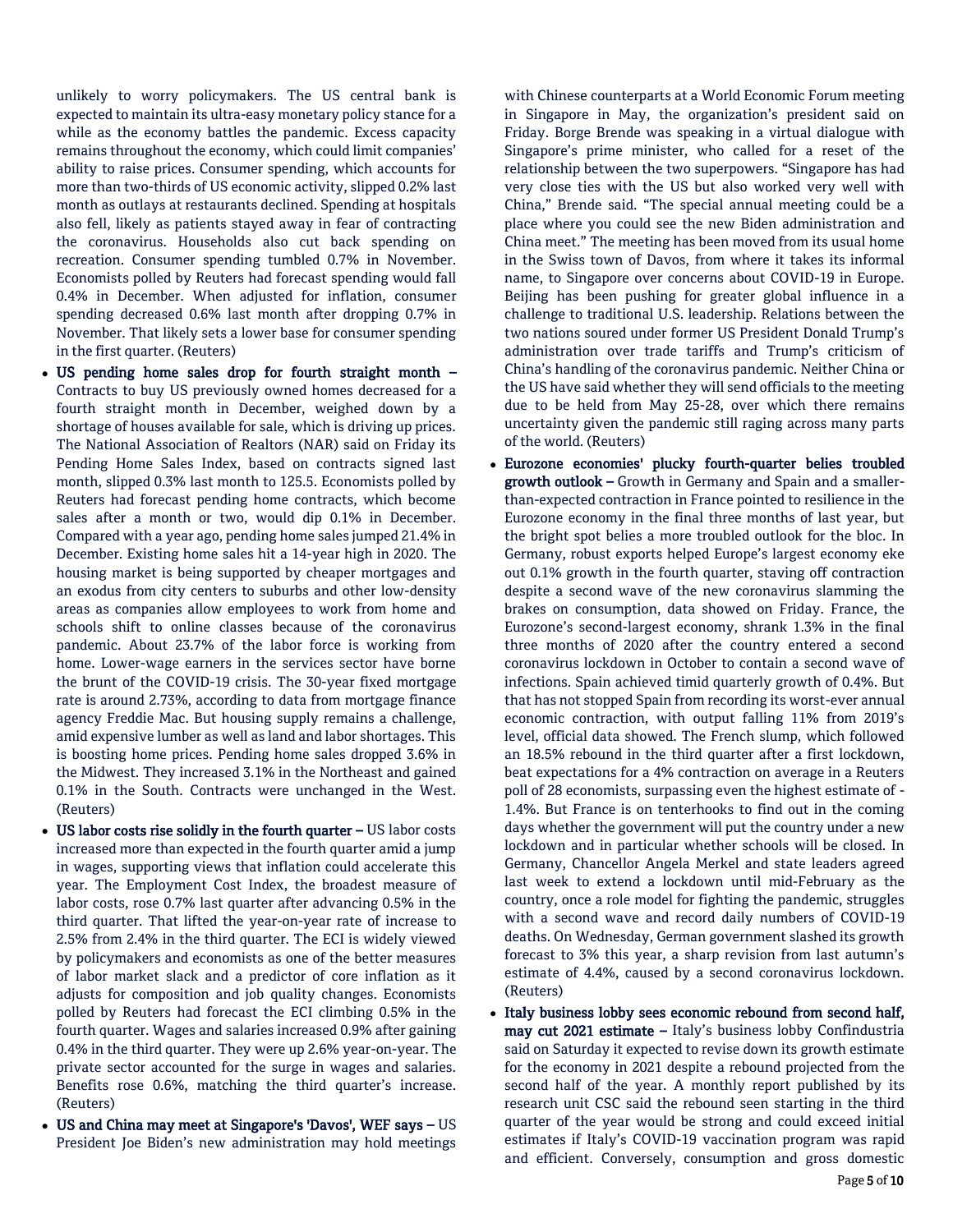product (GDP) would slow down in the first quarter as households put more money into savings amid uncertainty about the economic outlook and jobs, CSC added. Consumer confidence would return once restrictions to control the pandemic were eased, it added. "However, the decline estimated for the end of 2020 and the current weakness make a downward revision of overall growth for this year," CSC said. Currently it estimates Italian GDP to grow 4.8% in 2021. However such projection does not include the effects of Rome's next budget maneuver and resources made available by the European union. The report did not elaborate on the level of a possible future cut in the estimate. (Reuters)

- Japan's factories extend output declines in December as recovery stalls – Japan's industrial output extended declines in December as factories struggled with a hit to demand from expanded COVID-19 lockdown measures globally, suggesting the economic recovery was slowing. The output slowdown may fan worries that the world's third-largest economy has failed to secure a firm footing after last year's sharp recession as businesses are pressured by a wider, local state of emergency covering parts of the country, including Tokyo. Separate data showed the average number of available jobs per applicant for 2020 saw its biggest decline in 45 years, while the average jobless rate last year rose for the first time in 11 years. Official data released on Friday showed factory output declined 1.6% in December, as falling production of general machinery and cars offset strength in inorganic and organic chemicals manufacturing. The decline was larger than the previous month's 0.5% fall, but broadly in line with a 1.5% decline in a Reuters poll of economists. While the economy was likely to contract by around 5% on a YoY basis in the first quarter, it was still expected to avoid a technical recession – two straight quarters of decline – thanks to a second-quarter rebound in exports and output, he said. Manufacturers surveyed by the Ministry of Economy, Trade and Industry (METI) expected output to rebound 8.9% in January and decline 0.3% in February. Although production was still likely to grow at a sharp pace in January, manufacturers' forecasts did not fully reflect the impact of Japan's new state of emergency, a trade ministry official said. Factory output weakened in November as a rebound in car production ended on sagging global demand. Analysts worry that is delaying Japan's recovery with the economy at risk from starting the year with a contraction. (Reuters)
- China likely to avoid setting 2021 GDP target over debt concerns, sources say – China will likely avoid setting a 2021 growth target, dropping the closely watched measure for a second straight year on concerns that maintaining one could encourage provincial economies to ramp up debt, policy sources told Reuters. The world's second-biggest economy eked out 2.3% growth last year despite the ravages of the pandemic that emerged in the central city of Wuhan, and will rebound a sharp 8.4% this year thanks to Beijing's aggressive COVID-19 response and global recovery, according to a Reuters poll of economists. But policymakers fear that pegging official ambitions to a specific rate of growth could encourage regional governments to pursue even higher growth, in turn prompting an unhealthy rise in debt to hit the target, two sources said. Government advisers who call for scrapping the gross domestic

product (GDP) target again this year appear to be gaining the upper hand, while policymakers may again signal a goal implicitly by targeting employment and other indicators, said the sources, who asked not to be identified because the discussions are confidential. But internal discussions are continuing ahead of China's annual parliament meeting in early March, and one source said the National Development and Reform Commission, the top state planner, remains keen to have a growth target. The commission and the information office of China's State Council did not immediately respond to requests for comment. (Reuters)

- US lobby group urges India not to tighten foreign e-commerce rules – A US lobby group which represents firms including Amazon.com and Walmart has urged India not to tighten foreign investment rules for e-commerce companies again, according to a letter seen by Reuters. India is considering revising the rules after traders in the country accused Amazon's Indian division and Walmart's Flipkart of creating complex structures to bypass investment regulations, Reuters reported this month. The US companies deny any wrongdoing. India only allows foreign e-commerce players to operate as a marketplace to connect buyers and sellers but local traders say the US giants promote select sellers and offer deep discounts, which hurts business for smaller local retailers. In 2018, India changed its foreign direct investment (FDI) rules to deter foreign firms offering products from sellers in which they have an equity stake. The government is now considering tightening those rules again to include sellers in which a foreign ecommerce firm holds an indirect stake through its parent, Reuters reported. Such a change could hurt Amazon as it holds indirect stakes in two of its biggest online sellers in India, Cloudtail and Appario. (Reuters)
- Brazil govt debt ends 2020 at record high 89.3% of GDP Brazil's national debt and public sector deficit ended last year at record highs, central bank figures showed on Friday, while a steep decline in official borrowing costs pushed interest payments as a share of the economy to historic lows. As the COVID-19 pandemic decimated Brazil's public finances over the course of the year, government debt in December reached 89.3% of GDP, more than economists had expected and the highest level on record. The public sector deficit in December excluding interest payments was 51.8bn Reais (\$9.5bn), the central bank said, close to the 51.5bn Reais median estimate in a Reuters poll of economists. Although the public finances deteriorated, the 2020 deficit was narrower than the government had forecast and the debt was lower than many economists had expected, due to the economy's recovery in the second half of the year. The annual primary deficit was 703bn Reais (\$129bn), or 9.5% of GDP. The government's last forecast was for a 844.2bn Reais deficit, or 11.7% GDP, although the Treasury had indicated it could be closer to 800bn Reais. The figures showed that the central government's primary deficit of 745bn Reais was countered by surpluses in local authorities and state-run enterprises. The nominal deficit in December including interest payments widened to 75.8bn Reais, the central bank said, resulting in an annual deficit of 1.02tn Reais, or 13.7% of GDP. While debt and borrowing ballooned as the government spent heavily to protect people, businesses and jobs, record low interest rates meant that interest payments as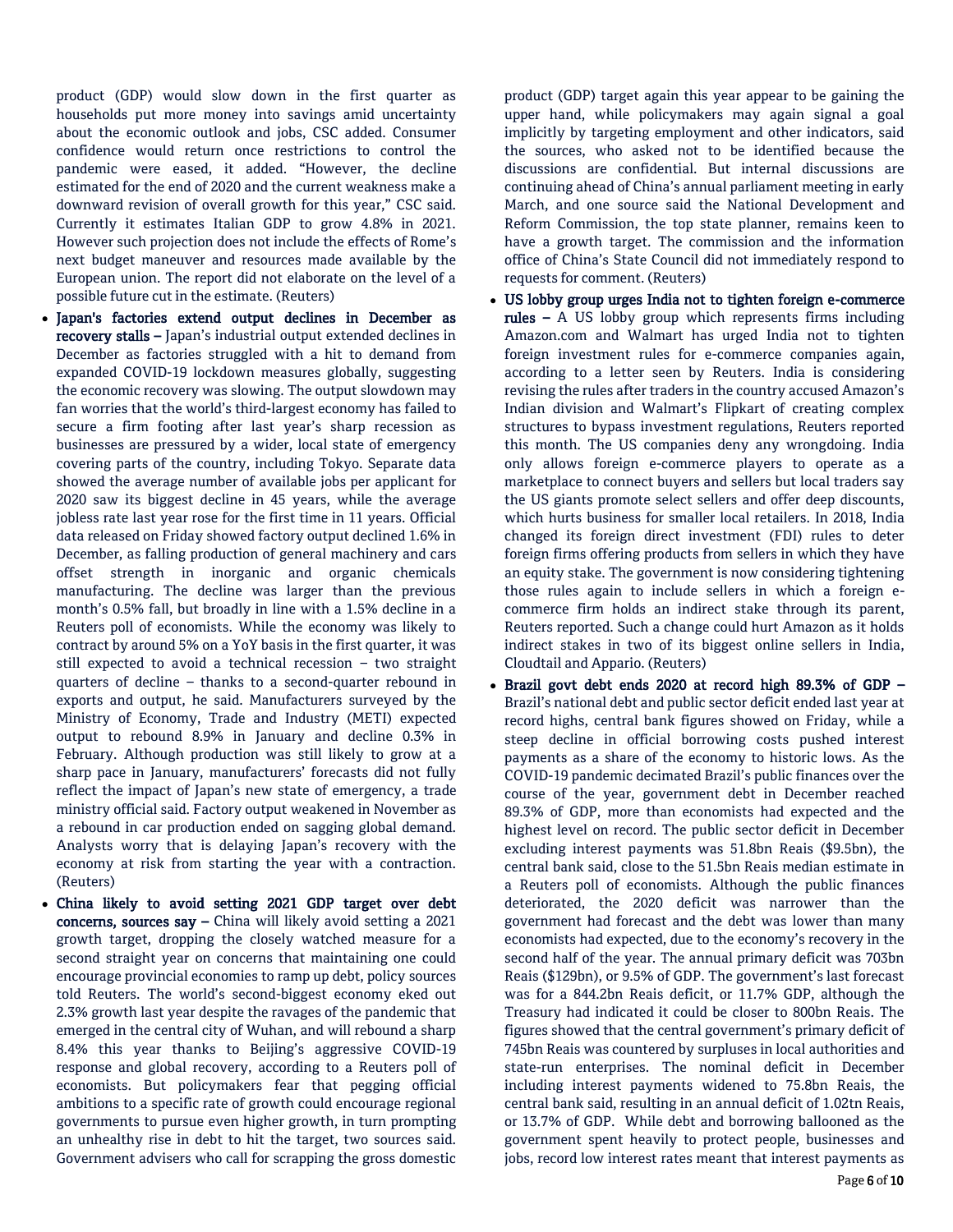a share of GDP fell to 4.22% from 5% the year before, a series low. In nominal terms, interest payments last year fell to 312.4bn Reais from 367.3bn. (Reuters)

# Regional

- OPEC Jan oil output rises for seventh month, Nigeria limits gain
- OPEC oil output has risen for a seventh month in January, a Reuters survey found, after the group and allies agreed to ease record supply curbs further, although an involuntary drop in Nigerian exports limited the increase. The 13-member OPEC is pumping 25.75mn bpd in January, the survey found, up 160,000 bpd from December and a further increase from a three-decade low reached in June. OPEC+, which groups OPEC and other producers led by Russia, agreed to pump more from January 1 and returns to output restraint again from February amid fears of a slow demand recovery. The latest supply pact has helped oil to an 11-month high above \$57 a barrel this year. "The increase is natural with the higher production ceiling from January," an OPEC delegate said. In January, the biggest supply increases came from Saudi Arabia and Iraq, the group's top two producers, reflecting their higher quotas. Iraq is still making almost all of its pledged OPEC+ cuts, having struggled to do so in the past. (Reuters)
- GCC debt issuance exceeds \$100bn in 2020 GCC debt issuance was strong in 2020, crossing \$100bn on a continued need for budget financing, the National Bank of Kuwait (NBK) said in its latest economic update. The fourth quarter (Q4) of 2020 saw the issuance of about \$15bn, dominated by sovereign paper and led by Saudi Arabia with \$8.3bn. This brought the total GCC outstanding debt to around \$575bn as of the end of the year. The strong level of issuances was backed by a high need for financing amid mounting fiscal pressures resulted from lower oil prices, the pandemic-induced economic slowdown, and a relatively low cost of borrowing. Given the continuing budget deficits and relatively low yields, regional debt issuances are expected to remain robust in 2021 to plug continuing holes in public finances, NBK said. (Zawya)
- GCC chemical industry revenue forecast to range at \$60bn- \$63bn in 2021 - GCC chemical industry revenue has been forecast to range between \$60bn and \$63bn in 2021, which GPCA said will be a 15%-20% increase over the previous year. However, this is still 25%-30% lower than the pre-pandemic average of \$80bn generated by GCC producers annually since 2011, a study by Gulf Petrochemicals and Chemicals Association has shown. In the GCC region, the chemical industry's revenue is expected to improve in 2021, supported by higher oil prices and a rebound in demand in end-user industries, GPCA noted. Commodity chemicals saw the sharpest revenue decline in 2020 and are expected to see a strong recovery next year. However, GPCA does not expect revenue to return to pre-pandemic levels. "A critical aspect of dealing with revenue generation in 2021 will be to understand which end-user customer industries trends are temporary and which are permanent, as recovery will likely be uneven across end-markets and geographies," GPCA said. Research and studies Specialist at GPCA, Nuriya Ismagilova said, "The Covid-19 pandemic dealt an unprecedented blow to the GCC economy, causing it to contract by 6% in 2020. The economic decline was caused by measures associated with pandemic, national

lockdowns, and the collapse in crude oil prices, which turned negative for the first time in history in April 2020. "The chemical industry in the region is closely linked to economic activity, demand and supply headwinds, fluctuations in feedstock prices, and growth in end-user industries, which naturally meant that the regional sector too experienced the negative implications of the coronavirus pandemic and the overall economic situation. (Gulf-Times.com)

- Saudi Arabia expected to cut March crude prices for Asia Top oil exporter Saudi Arabia is expected to lower its official selling prices (OSPs) for Asian buyers in March, the first cut in three months, tracking falling benchmark prices and coronavirusinduced demand weakness, a Reuters survey showed on Friday. Five sources at Asian refiners on average expected the March OSP for the flagship Arab Light grade to fall by \$0.16 a barrel, with their forecasts ranging from no change to a \$0.30 cut. In January, benchmark DME Oman's premium to Dubai swaps fell by \$0.23 from last month, while cash Dubai's premium to swap dipped \$0.08, as Asian refiners' appetite for crude was crimped by seasonal maintenance and demand uncertainties. Refiners in China, the world's second-largest oil consumer, slowed crude purchases in January, pressuring China-focused grades such as Russian ESPO Blend crude, which has weakened to its lowest since September last year. "Sour crude was dropping fast with China demand off," a crude trader said, adding that supplies from onshore storage in Asia were still abundant. (Reuters)
- Saudi government to invest \$220bn in Riyadh development over next 10 years – Saudi Arabia is investing \$220bn to transform Riyadh into a global city by 2030 and expects to attract a similar amount of investment from the private sector, the head of the royal commission for the capital told Reuters on Thursday. Saudi Crown Prince, Mohammed bin Salman wants Riyadh to become one of the world's biggest 10 cities under his economic reform strategy aimed at ending the Kingdom's dependence on oil and transforming it into a global investment power. "The government through the (sovereign wealth fund) PIF, the national development fund, and the Royal Commission for Riyadh is already investing about \$220bn over the next 10 years," President of Riyadh's Royal Commission, Fahad Al-Rasheed told Reuters. Riyadh, where around 8mn people live and work, is notorious for its multi-lane highways and concrete block buildings. The city has recently changed to host cinemas and outdoor dining places under government efforts to open up Saudis' cloistered lifestyles, encourage physical activity and make life more fun in the conservative kingdom, "If we get another 7mn people to move in to Riyadh, you will need housing worth another \$200bn, and through private sector investments to accommodate that population, you will need another similar amount. The message is that the Saudi government is putting in its money first," Al-Rasheed added. Speaking at the Kingdom's Future Investment Initiative conference, Prince Mohammed said he aimed for Riyadh to have a population of around 20mn people by 2030. Over 100 investment projects will be announced for Riyadh over the next couple of months, with a focus on finance, banking, industrial, logistics, biotech, the digital economy and other sectors, Al-Rasheed said. The royal commission is also investing in projects that are aimed at improving the quality of life in the capital, by increasing green space and recreational areas and installing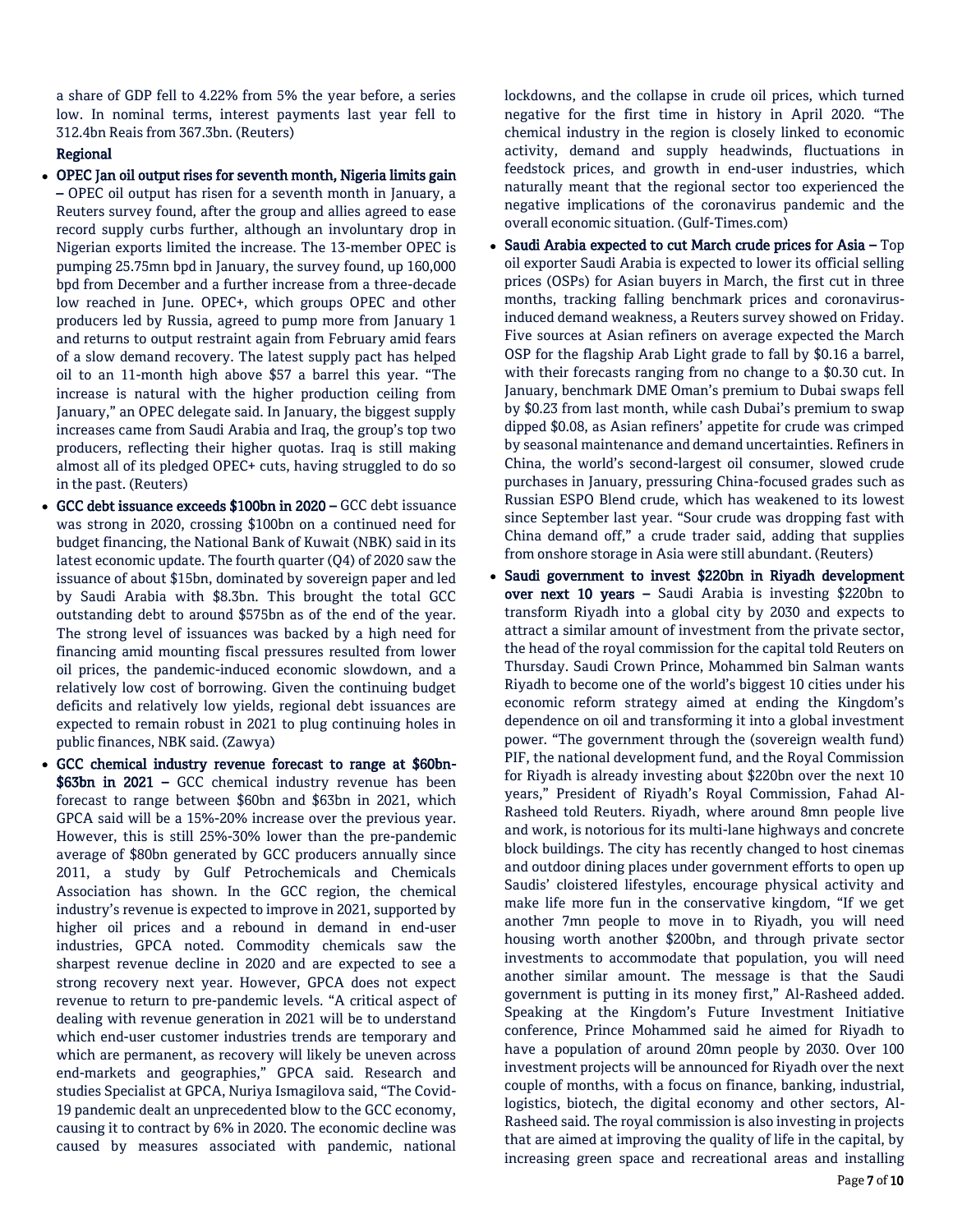1,000 works of art across the city. PIF plans to invest \$800bn in new sectors over the next 10 years. Analysts and bankers have said the plans will require huge amounts of external funding. (Reuters)

- Saudi Arabia's December net foreign assets fall to SR1,684.32bn – Saudi Arabian Central Bank, SAMA has published foreign assets and reserves data for December which showed that December net foreign assets fall to SR1,684.32bn. The total reserve assets fell to SR1,701.2bn from SR1,713.6bn in November. FX and deposits abroad fell to SR545.4bn from SR574.9bn in November. The M1 money supply rose 15.6% YoY, M2 money supply rose 9.7% YoY and M3 money supply rose 8.3% YoY. (Bloomberg)
- Saudi Aramco will launch more share sales, Saudi Crown Prince says – Saudi Arabia's Crown Prince, Mohammed bin Salman, the Kingdom's de facto ruler, on Thursday said that Saudi Aramco will sell more shares as part of plans to bolster the country's main sovereign wealth fund. Aramco, the world's biggest oil company, completed the world's largest initial public offering in late 2019, raising \$25.6bn and later selling more shares to raise the total to \$29.4bn. The proceeds of that offer were transferred to the Public Investment Fund (PIF), Prince Mohammed's vehicle of choice to transform the Saudi economy and diversify away from oil revenues. "There will be Aramco share offerings coming in the coming years, and this cash will be transferred to the Public Investment Fund," Prince Mohammed said, speaking at the Kingdom's Future Investment Initiative conference. He said the PIF would invest the proceeds locally and overseas. The prince also said that apart from further Aramco share sales proceeds, mega projects PIF is backing in Saudi Arabia such as Red Sea tourism project and the \$500bn business zone NEOM are at zero book value on PIF's books and will generate returns, boosting the fund's asset size. On Tuesday, the head of Saudi Arabia's PIF said Aramco may consider selling more shares if market conditions were right. (Reuters)
- Tadawul could go public within two years, says CEO Saudi Arabia's bourse, Tadawul, will announce plans to go public this year, its Chief Executive, Khalid Alhussan said on Thursday. A timeline for an initial public offering (IPO) will be provided this year, Tadawul he told Reuters on the sidelines of the Future Investment Initiative conference, adding that the listing could take place within a two-year time frame. Tadawul hired HSBC in 2016 to manage an IPO initially planned for 2018 but put on hold due to oil giant Saudi Aramco's record \$29.4bn listing at the end of 2019. "Our commitment for listing continues the same. What we have delayed is just the time because Vision 2030 came in place, transformational commitment came into place," Alhussan said, referring to Saudi Crown Prince Mohammed bin Salman's plan to diversify the economy and wean it off crude revenues. He said he anticipated that the total number of IPOs this year may exceed last year's 22 and would be across the main index and other platforms, adding that it would give a strong indication of Saudi corporates' views about listing. Alhussan said 2020 was a good test for the Saudi market when, despite COVID-19, liquidity tripled, there was a 26% increase in the number of qualified foreign investors opening

portfolios, and more than 100,000 local investors joined the stock market. (Reuters)

- Saudi Arabia's futuristic city project in talks over cloud computing deal – Saudi Arabia's futuristic city project NEOM is in talks with companies to pick a lead partner for its first cloud computing deal that will lay the foundation for hi-tech services in its flagship \$500bn business zone, a senior executive said. The talks with local and international tech firms come after a subsidiary of oil giant Saudi Aramco recently partnered with Google to bring its cloud services to the Kingdom, and Saudi Telecom Co. struck a similar deal with Alibaba Cloud. "From a compute perspective, we're seeing lots of opportunities for partnerships with large, hyper-scale providers," Head of technology and digital at NEOM, Joseph Bradley told Reuters. "We're in final stages of negotiations with several." (Reuters)
- Saudi Arabia to start tracking tourism's contribution to economy – Saudi Arabia's statistics authority will begin tracking tourism's contribution to its economic output, according to a statement on Saturday. The Tourism Establishment Survey will provide data on the industry, including the size of the workforce, pay and revenue and expenditure. This will help calculate tourism's share of gross domestic product and establish growth rates for activities within the sector, the General Authority for Statistics said. On Thursday, Saudi Arabia's sovereign fund announced it had formed a company, called Cruise Saudi, to develop a local cruise industry as Crown Prince Mohammed Bin Salman tries to turn the Kingdom into a global tourism destination. (Bloomberg)
- Another IPO record beckons for Tadawul this year The Saudi stock exchange, Tadawul expects to host more initial public offerings (IPO) than ever in 2021, seizing on strong demand from local investors that supported several deals last year. After 22 issuances across different platforms in 2020, "I think we will break that record this year," the Chief Executive Officer of the Tadawul exchange, Khalid Abdullah Al-Hussan said. Four companies went public last year on the main market of the Saudi exchange, raising a combined \$1.5bn, according to data compiled by Bloomberg. That was more than the \$1.3bn worth of IPOs in Germany, though far behind the listing of oil giant Saudi Aramco in 2019. "We have a very very healthy pipeline in all our platforms, and there is a good focus on Nomu and the main market," Al-Hussan said, referring to the parallel market for smaller listings in Riyadh. "So we see a good pipeline -- even better than 2020." The exchange is currently reviewing crosslistings from companies based in other GCC countries, what Al-Hussan described as "another good channel for new IPOs." A clearing house started last year is expected to handle both equities and fixed-income assets starting in the second half. (Bloomberg)
- UAE to open citizenship to select foreigners to boost growth The UAE plans to offer citizenship to a select group of foreigners, the first Gulf Arab nation to formalize a process aimed at giving expatriates a bigger stake in the economy. The major policy shift is aimed at attracting talent in a way that will boost growth in the UAE, home to the Middle East's finance and travel hubs Dubai and Abu Dhabi and millions of expatriate residents. Foreign residents make up more than 80% of the population of the UAE's seven Sheikhdoms and have been a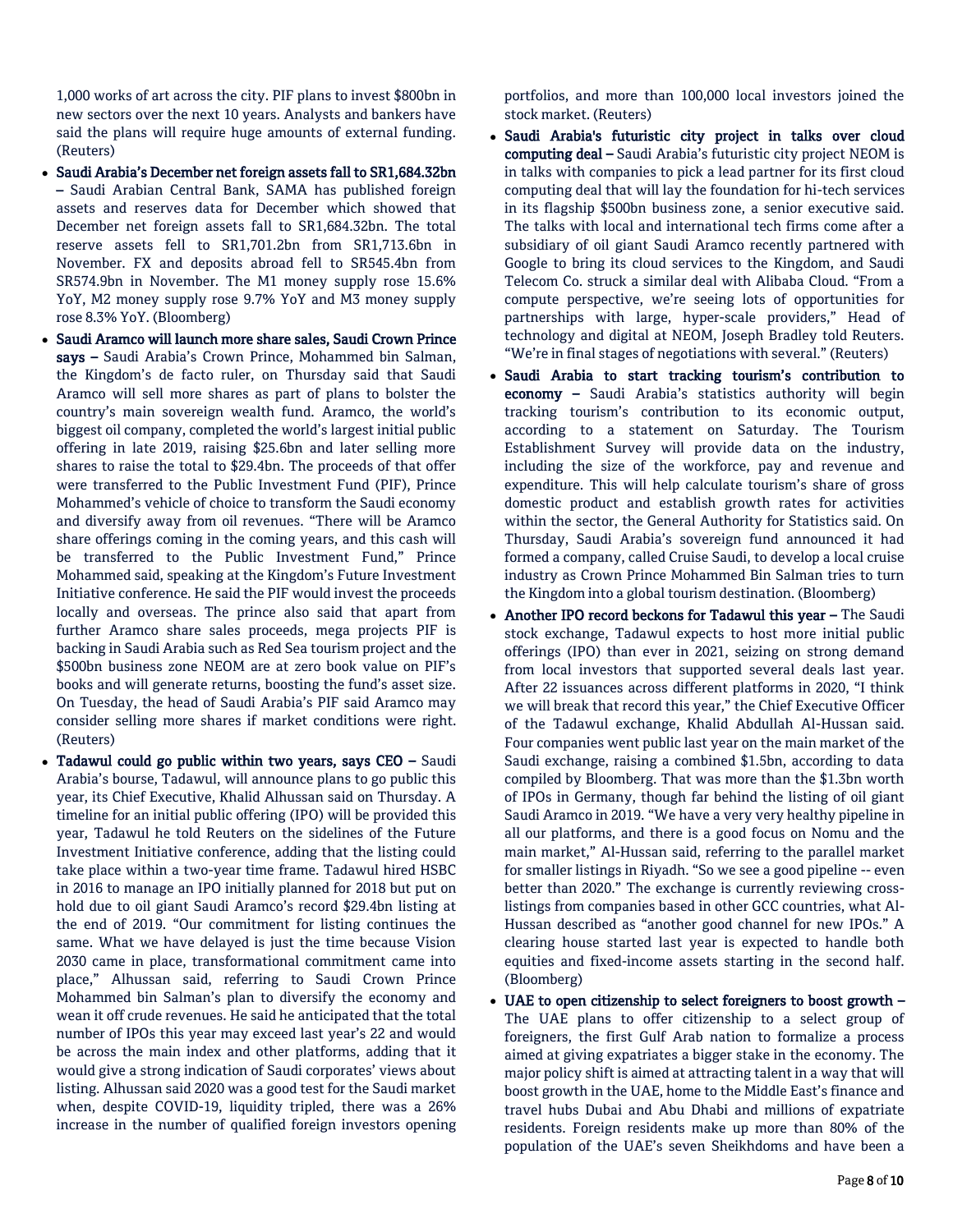mainstay of the UAE economy for decades but have lacked a clear path to citizenship, including if they were born and raised in the country. (Bloomberg)

- Dubai, Israel trade reaches AED1bn since normalization The trade between Dubai and Israel has reached AED1bn over the last five months, the Dubai media office said on Saturday. Israel and the UAE agreed in August to normalize diplomatic relations. The amount includes around AED325mn of imports and AED607mn of exports, the media office said. (Reuters)
- UK bans direct flights from UAE, shutting world's busiest international route – Britain is banning direct passenger flights from the UAE from Friday, shutting down the world's busiest international airline route from Dubai to London. Britain said it was adding the UAE, Burundi and Rwanda to its coronavirus travel ban list because of worries over the spread of a more contagious and potentially vaccine-resistant COVID-19 variant first identified in South Africa. "This means people who have been in or transited through these countries will be denied entry, except British, Irish and third country nationals with residence rights who must self-isolate for ten days at home," UK Transport Minister, Grant Shapps said on Twitter on Thursday. On its website, Emirates said it would suspend all UK passenger flights from 1300 GMT, when the ban takes effect. Etihad Airways said it would only suspend flights to Britain, with those from the UK remaining unaffected. (Reuters)
- Dubai's DEWA allocates AED4.26bn for Expo 2020 sustainability themes - As the Official Sustainable Energy Partner of Expo 2020, Dubai Electricity and Water Authority (DEWA) has allocated AED4.26bn to supply the world-class event with electricity and water as well as supporting its electricity and water infrastructure projects using the latest smart systems. DEWA will provide Expo 2020 with clean energy from the Mohammed bin Rashid Al Maktoum Solar Park, the largest single-site solar park in the world using the Independent Power Producer (IPP) model. The Solar Park will supply Expo 2020 facilities with about 464 MW of clean energy. DEWA is building a smart grid to become the first network in the world to provide the entire value chain of generation, transmission, and distribution systems to the Expo. MD & CEO of DEWA, Saeed Mohammed Al Tayer highlighted DEWA's commitment to Expo 2020 themes, which include promoting sustainability and innovation; DEWA works with different national organizations to achieve the vision of Vice President and Prime Minister of the UAE and Ruler of Dubai, HH Sheikh Mohammed bin Rashid Al Maktoum to host the best edition of Expo in Dubai. (Zawya)
- Dubai says local companies must IPO locally before seeking listings abroad – Dubai ordered local companies to sell shares in local stock markets before seeking listings in other emirates or abroad, a decree from Dubai's Ruler showed on Saturday. Companies founded elsewhere must list their shares in Dubai when their revenues from local market reach 50% and higher and when their local assets reach 50%, the decree, published on the website of Dubai's Ruler, Sheikh Mohammed bin Rashid Al Maktoum, said. (Reuters)
- Aldar Properties plans international bond sale Aldar Properties is planning an international bond issuance "soon," Reuters reported, citing sources. (Bloomberg)
- National Bank of Fujairah reports AED475.3mn loss for 2020 National Bank of Fujairah (NBF) reported a net loss of AED475.3mn for the year 2020 compared with a profit of AED552mn in 2019. Operating income stood at AED1.4bn down 18.9% compared to AED1.7bn in 2019 reflecting the exceptionally challenging operating conditions and economic climate. "Margin compressions, recessionary trends across global economies and depressed economic activity with the persistence of COVID-19 caused the drop in income," the bank said in a statement. "Our underlying core business remains robust, our liquidity is in good shape, helped by our short-term trade finance business, and our capital adequacy is at a recent high; enabling us to face these exceptional times with confidence and providing us a good platform for our recovery," Chairman of NBF, Sheikh Saleh Bin Mohamed Bin Hamad Al Sharqi said. Net interest income and net income from Islamic financing and investment activities and net fees, commission and other income stood at AED948.9mn and AED291.7mn respectively compared to AED1.2bn and AED393.7mn in 2019. "The losses stem primarily from a 131% increase in credit provisioning charges that covered the impact of a fraud case at one of the largest corporates and the COVID-19 economic fallout in the UAE The results are weaker than our forecasts, since the bank prudently booked additional provisions on group exposures in fraud cases in 2020 and for higher-than-expected credit losses. We see the fraud case as a one-off event and do not anticipate defaults of other large exposures. If that were the case, the rating on NBF could come under pressure," Analyst, Puneet Tuli,an at Standard & Poor's said. Total assets reached AED39.9bn (AED42.8bn at 2019 year-end). Customer deposits and Islamic customer deposits stood at AED29.8bn compared to AED31.9bn at 2019 year-end. Current and Saving Accounts (CASA) deposits increased by AED1.6bn from 2019 year-end, a 16.9% increase to AED11.3bn as at December 31, 2020. CASA deposits improved to 38.0% of total customer deposits compared to 30.3% as at December 31, 2019. (ADX)
- Kuwait approves emergency use of Astrazeneca-Oxford COVID-19 vaccine – Kuwait's health ministry approved on Friday the emergency use of the Oxford/AstraZeneca COVID-19 vaccine, with the first batch expected to arrive within days, Kuwait state news agency (KUNA) reported, citing a health ministry official. (Reuters)
- Kuwait to import more high-sulfur fuel oil through October Kuwait is likely to import more high-sulfur fuel oil for power generation through October as refinery upgrades tighten domestic supply, FGE said in a note dated January 28. Kuwait Petroleum Corporation (KPC) bought two 80k ton cargos of 380cst HSFO from Aramco Trading for delivery on January 22 and January 30-31. FGE also heard Kuwait bought two cargos of a similar quantity prior to this, although the details are unclear. It is unusual for Kuwait to buy HSFO in January. (Bloomberg)
- Bahrain takes delivery of AstraZeneca vaccine from India Bahrain has received its first delivery of the Oxford-AstraZeneca COVID-19 vaccine produced by the Serum Institute of India (SII) The vaccine will be free to citizens and residents of the Gulf Arab state for emergency use, state media said, without providing the number of doses. (Reuters)